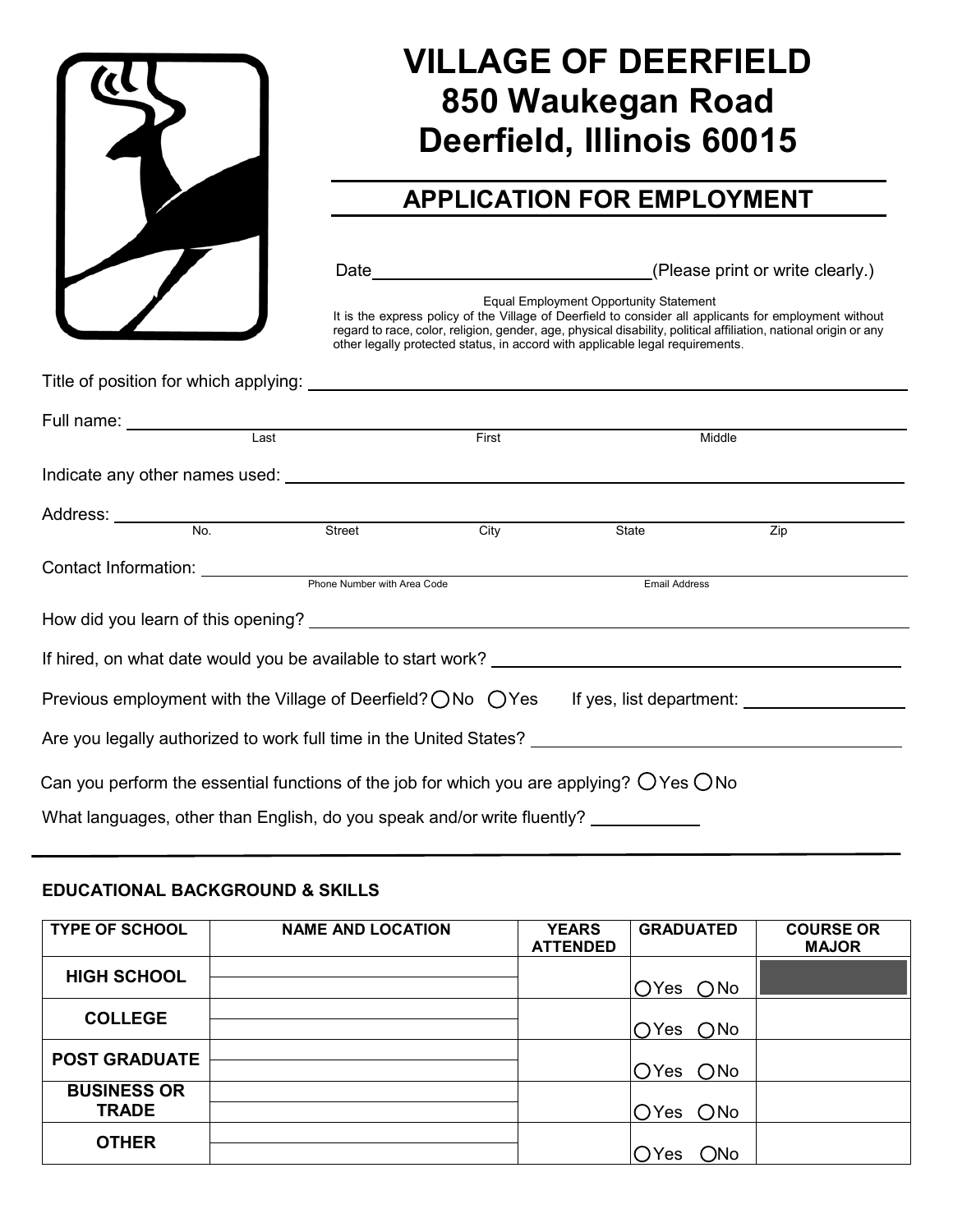| Do you possess a valid Driver's License? ○ Yes ○ No                                                                                                                                                                                 |                                                                                                                                                                                                                                                                                                                                                                                                                              |
|-------------------------------------------------------------------------------------------------------------------------------------------------------------------------------------------------------------------------------------|------------------------------------------------------------------------------------------------------------------------------------------------------------------------------------------------------------------------------------------------------------------------------------------------------------------------------------------------------------------------------------------------------------------------------|
| Do you have experience operating specialized equipment? ○Yes ○No List: <u>____________________________</u>                                                                                                                          |                                                                                                                                                                                                                                                                                                                                                                                                                              |
| List any other specialized certifications or licenses applicable to the position: ____________________________                                                                                                                      |                                                                                                                                                                                                                                                                                                                                                                                                                              |
| <b>EMPLOYMENT HISTORY</b>                                                                                                                                                                                                           |                                                                                                                                                                                                                                                                                                                                                                                                                              |
| List previous three (3) employers, including any military service. Begin with your current or most recent employer.                                                                                                                 |                                                                                                                                                                                                                                                                                                                                                                                                                              |
|                                                                                                                                                                                                                                     | From: Month<br>Year                                                                                                                                                                                                                                                                                                                                                                                                          |
|                                                                                                                                                                                                                                     | $\frac{1}{\sqrt{1-\frac{1}{2}}\sqrt{1-\frac{1}{2}}\sqrt{1-\frac{1}{2}}\sqrt{1-\frac{1}{2}}\sqrt{1-\frac{1}{2}}\sqrt{1-\frac{1}{2}}\sqrt{1-\frac{1}{2}}\sqrt{1-\frac{1}{2}}\sqrt{1-\frac{1}{2}}\sqrt{1-\frac{1}{2}}\sqrt{1-\frac{1}{2}}\sqrt{1-\frac{1}{2}}\sqrt{1-\frac{1}{2}}\sqrt{1-\frac{1}{2}}\sqrt{1-\frac{1}{2}}\sqrt{1-\frac{1}{2}}\sqrt{1-\frac{1}{2}}\sqrt{1-\frac{1}{2}}\sqrt{1-\frac{1}{2}}\sqrt{1-\frac$<br>Year |
|                                                                                                                                                                                                                                     |                                                                                                                                                                                                                                                                                                                                                                                                                              |
|                                                                                                                                                                                                                                     | Full Time $\bigcirc$ Part Time $\bigcirc$<br>Hours per week _______________                                                                                                                                                                                                                                                                                                                                                  |
|                                                                                                                                                                                                                                     |                                                                                                                                                                                                                                                                                                                                                                                                                              |
| May we contact this employer? $\bigcirc$ Yes $\bigcirc$ No                                                                                                                                                                          |                                                                                                                                                                                                                                                                                                                                                                                                                              |
| Address: <u>Address:</u> Address: Address: Address: Address: Address: Address: Address: Address: Address: Address: Address: Address: Address: Address: Address: Address: Address: Address: Address: Address: Address: Address: Addr | From: Month Year                                                                                                                                                                                                                                                                                                                                                                                                             |
|                                                                                                                                                                                                                                     | To: Month Year                                                                                                                                                                                                                                                                                                                                                                                                               |
|                                                                                                                                                                                                                                     | Full Time $O$ Part Time $O$<br>Hours per week <b>Notify Hours Property Notify</b>                                                                                                                                                                                                                                                                                                                                            |
| Reason for leaving:                                                                                                                                                                                                                 |                                                                                                                                                                                                                                                                                                                                                                                                                              |
| May we contact this employer? $\bigcirc$ Yes $\bigcirc$ No                                                                                                                                                                          |                                                                                                                                                                                                                                                                                                                                                                                                                              |
|                                                                                                                                                                                                                                     | From: <u>Wonth</u><br>Year                                                                                                                                                                                                                                                                                                                                                                                                   |
|                                                                                                                                                                                                                                     | To: Month                                                                                                                                                                                                                                                                                                                                                                                                                    |
|                                                                                                                                                                                                                                     | Year                                                                                                                                                                                                                                                                                                                                                                                                                         |
|                                                                                                                                                                                                                                     | Full Time $\bigcirc$ Part Time $\bigcirc$<br>Hours per week <b>Network</b>                                                                                                                                                                                                                                                                                                                                                   |
|                                                                                                                                                                                                                                     |                                                                                                                                                                                                                                                                                                                                                                                                                              |
| May we contact this employer?  OYes ONo                                                                                                                                                                                             |                                                                                                                                                                                                                                                                                                                                                                                                                              |